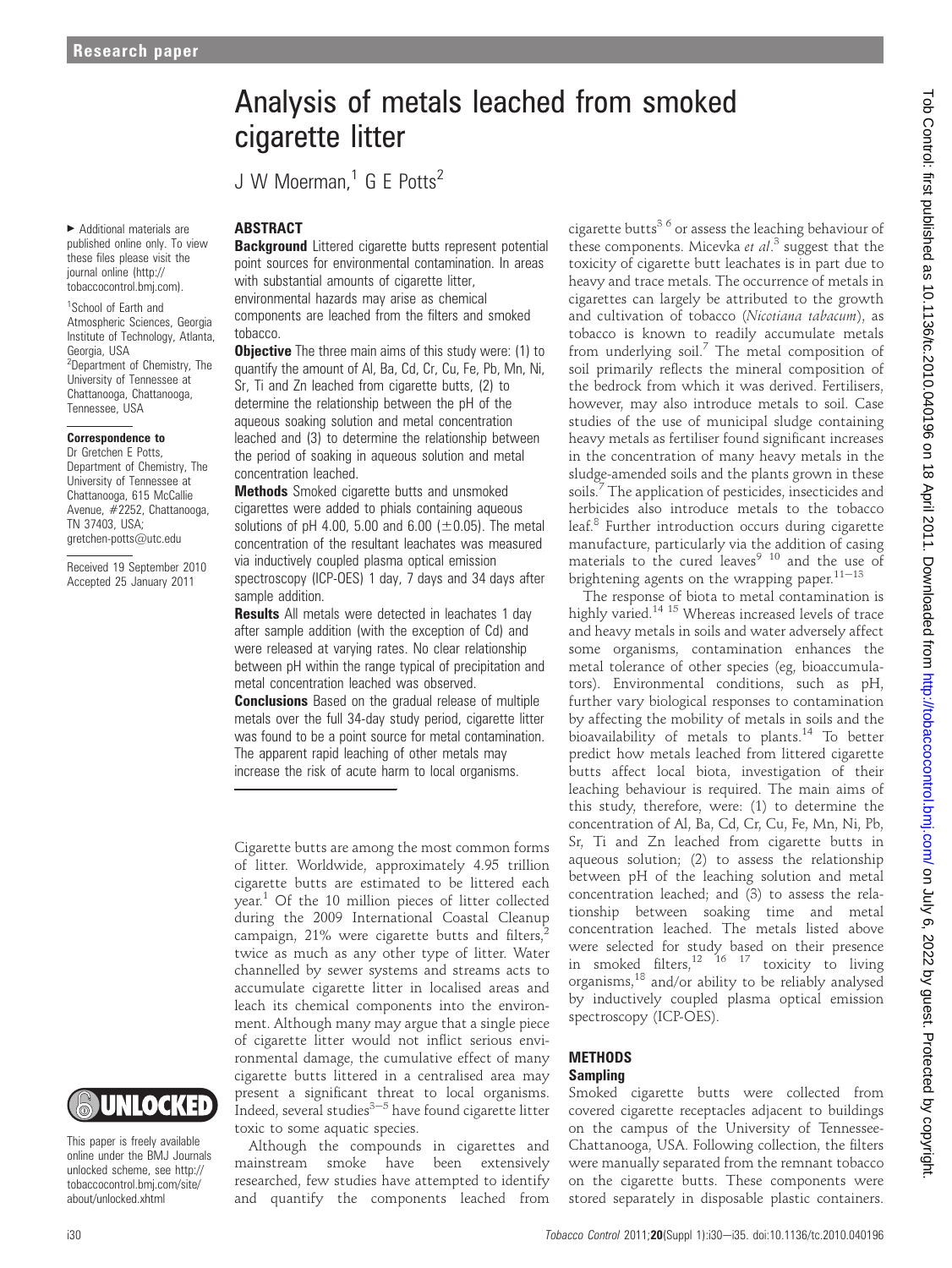Cigarette butts were not collected after local precipitation events to reduce the loss of analyte prior to sampling. Packs of the three most popular cigarette brands in the  $USA^{19}$  were also purchased from convenience stores. The unsmoked cigarettes were stored in their original packaging and sealed inside a disposable plastic container to prevent moistening caused by humidity in the laboratory.

#### Leaching procedure

Aqueous solutions were prepared by adding dilute analytical grade sulfuric acid and/or ammonium hydroxide dropwise to deionised water. The pH of the solutions (6.00, 5.00 and 4.00) was determined within  $\pm 0.05$  of the desired unit with a Vernier LabQuest pH probe (Beaverton, OR, USA). Aliquots (100 ml) were transferred to 125 ml high-density polyethylene (HDPE) phials. Leachates of smoked cigarette material were prepared by adding approximately  $2.0\pm0.2$  g filter and  $2.0\pm0.2$  g remnant tobacco to the phials of aqueous solution. Leachates of unsmoked cigarette material were prepared by adding  $3.6 \pm 0.1$  g of unsmoked cigarettes (approximately four whole cigarettes) to the phials of aqueous solution. The cigarette material was allowed to soak in the aqueous solutions for 1 day, 7 days and 34 days. Individual phials designated for each soaking period were prepared to avoid changes in the volume of the leaching solution after successive analyses. This procedure is summarised in figure 1. Method blanks were prepared in the same manner as the leachate samples except no cigarette material was added.

## Filtration and ICP-OES analysis

The leachates were extracted 1 day, 7 days and 34 days after sample addition using Luer-lock<sup>TM</sup> syringes. Nylon filter tips  $(0.22 \mu m)$  were attached to the syringes to allow direct filtration into test tubes for analysis. A new filter (conditioned by the sample leachate) was used for each sample. The concentration of each metal in the leachates was measured by ICP-OES. The operating conditions of the Jobin-Yvon Ultima ICP-OES (Edison, NJ, USA) are given in table S1, and the emission wavelengths of each metal are listed in table S2 (see Supplementary material).

## RESULTS

#### Metals leached from cigarette material

All 12 of the metals selected for analysis were identified in quantifiable amounts in the leachates after 1 day of soaking with the exception of cadmium in the smoked cigarette leachates (tables 1 and 2). Detection limits, based on 2SD of the analytical



**Figure 1** Schematic of leaching procedure for leachates derived from (A) smoked cigarette material and (B) unsmoked cigarettes.

blank, ranged between  $0.03 \mu$ g/litre (Ba) and 8  $\mu$ g/litre (Al) and are given in table S2. The concentration of metal leached was converted to  $\mu_{\text{Sanalyte}}/g_{\text{sample added}}$  to account for variation in sample mass added. Data that failed a 90% CI t-test were excluded from the data set, resulting in sample sets of varying sizes. The average concentration of metal leached varies from values below limits of detection (Cd, 1-day analysis, smoked material) to over 75 µg/g (Fe, 34-day analysis, unsmoked material).

## Metal concentration and pH

Within the pH range studied, no identifiable trend emerged between pH of the aqueous leaching solution and metal concentration leached from the smoked cigarette material (figure 2). Analysis of variance (ANOVA) statistical tests were performed to determine whether the concentration of metal leached varied significantly with pH. The results of these tests indicate that in almost all cases, the difference in the metal concentration leached with pH is due to random error. Based on this conclusion, the concentration of metal leached for each soaking period presented in tables 1 and 2 incorporates samples from each pH group.

#### Metal concentration and soaking period

Variable relationships between soaking time and metal concentration leached from the smoked cigarette material were observed (figure 3). The concentration of Ba, Fe, Mn and Sr leached increased with soaking time, indicating an increase in metal contamination over time. The concentration of Ni, Pb, Ti and Zn did not change significantly after 1 day of soaking, suggesting all leachable Ni, Pb, Ti and Zn was released within 1 day. The concentration of Al, Cd, Cr and Cu leached was found to decrease at some point during the time study. The formation of insoluble compounds and complexes is likely responsible for the observed decrease since solids were removed from the leachates by filtration prior to analysis.

## **DISCUSSION**

The sampling and leaching procedures used in this study were designed to simulate natural conditions as closely as possible. Littered cigarette butts found in the environment encompass a wide range of cigarette brands with varying amounts of tobacco left on the filters. In this study, smoked cigarette material was collected from actively used butt receptacles to provide a sample population representative of the local cigarette litter with respect to brand and amount of remnant tobacco. A disadvantage of this sampling technique is the introduction of additional variables, as previous work $^{16}$  <sup>20</sup> demonstrates that metal concentrations in cigarettes may vary between brands. The percentage relative standard deviation associated with the mean concentration of metal leached given in tables 1 and 2, however, is relatively low for most sample sets, demonstrating the reproducibility of this method. By collecting smoked samples from butt receptacles, the use of human subjects was also made unnecessary.

The leaching procedure employed in this preliminary study simulates a closed system environment. Although an open system is likely more representative of natural conditions, a closed system was considered the most straightforward method of obtaining the maximum amount of leachable metal. For the investigation of how pH affects the leaching behaviour of the metals studied, a pH range of  $6.00-4.00$  was selected for the aqueous solutions because it represents the range of pH typically observed in natural rainwater.<sup>21</sup> Indeed, the pH of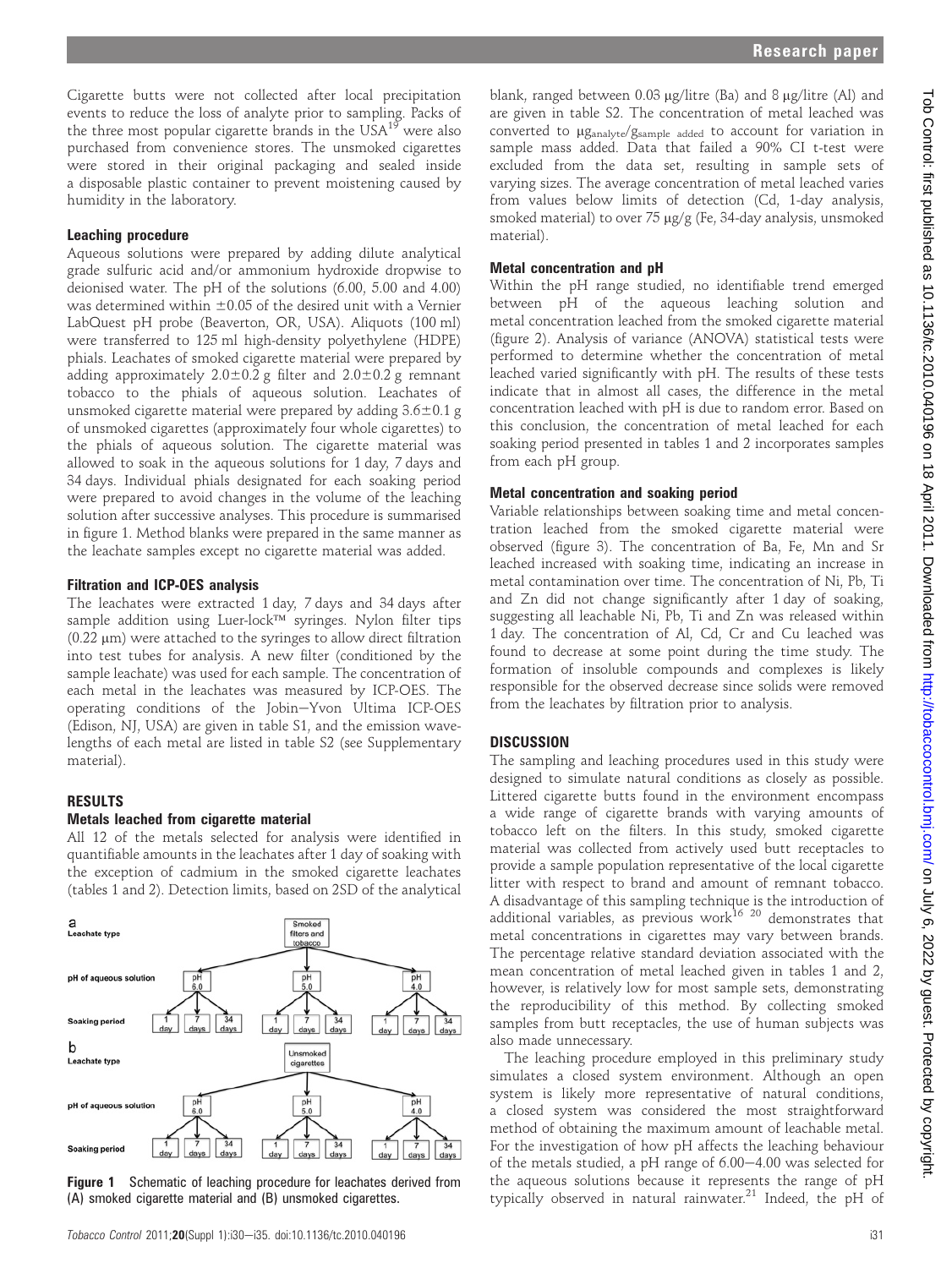Table 1 Concentration of metals leached from unsmoked cigarette material measured after specified period of soaking

|               | Unsmoked cigarette material, $\mu$ g/g |       |        |         |       |      |      |         |       |      |         |       |
|---------------|----------------------------------------|-------|--------|---------|-------|------|------|---------|-------|------|---------|-------|
|               | Al                                     | Ba    | Cd     | Cr      | Cu    | Fe   | Mn   | Ni      | Pb    | Sr   | Ti      | Zn    |
| 1 day         |                                        |       |        |         |       |      |      |         |       |      |         |       |
| Mean value    | 5.94                                   | 6.45  | 0.130  | 0.326   | 3.74  | 13.8 | 46.4 | 0.480   | 1.36  | 14.1 | 0.603   | 11.1  |
| Error*        | ±0.73                                  | ±0.46 | ±0.02  | ±0.019  | ±0.38 | ±1.8 | ±4.2 | ±0.07   | ±0.10 | ±1.7 | ±0.037  | ±1.1  |
| Minimum value | 5.13                                   | 5.76  | 0.105  | 0.306   | 3.23  | 12.0 | 41.8 | 0.387   | 1.24  | 11.7 | 0.559   | 9.9   |
| Maximum value | 7.49                                   | 7.05  | 0.166  | 0.360   | 4.38  | 17.9 | 54.8 | 0.585   | 1.54  | 15.6 | 0.671   | 13.1  |
| RSD (%)       | 12                                     | 6.6   | 19     | 5.1     | 9.8   | 13   | 8.7  | 15      | 7.2   | 12   | 5.4     | 9.6   |
| n             | 9                                      | 9     | 7      | 8       | 9     | 9    | 9    | 9       | 9     | 10   | 11      | 9     |
| 7 days        |                                        |       |        |         |       |      |      |         |       |      |         |       |
| Mean value    | 6.94                                   | 10.1  | 0.123  | 0.372   | 1.58  | 30.3 | 54.0 | 0.554   | 1.53  | 20.2 | 0.712   | 11.6  |
| Error*        | ±0.36                                  | ±0.8  | ±0.010 | ± 0.014 | ±0.18 | ±3.4 | ±3.4 | ± 0.044 | ±0.06 | ±0.8 | ± 0.027 | ±0.6  |
| Minimum value | 6.52                                   | 8.9   | 0.114  | 0.361   | 1.39  | 23.3 | 49.7 | 0.483   | 1.46  | 19.4 | 0.686   | 10.3  |
| Maximum value | 7.39                                   | 10.9  | 0.140  | 0.385   | 1.83  | 33.4 | 57.7 | 0.611   | 1.61  | 21.1 | 0.741   | 12.3  |
| RSD (%)       | 4.3                                    | 6.9   | 8.0    | 2.5     | 11    | 11   | 5.6  | 7.5     | 3.0   | 2.7  | 2.6     | 4.8   |
| n.            | 7                                      | 8     | 5      | 11      | 9     | 9    | 10   | 8       | 11    | 9    | 9       | 9     |
| 34 days       |                                        |       |        |         |       |      |      |         |       |      |         |       |
| Mean value    | 6.90                                   | 15.3  | 0.132  | 0.283   | 0.67  | 75.3 | 59.6 | 0.404   | 1.79  | 32.8 | 0.729   | 9.68  |
| Error*        | ±0.3                                   | ±1.3  | ±0.038 | ± 0.105 | ±0.20 | ±5.7 | ±2.9 | ± 0.231 | ±0.40 | ±1.5 | ±0.036  | ±0.71 |
| Minimum value | 6.59                                   | 13.8  | 0.092  | 0.197   | 0.48  | 69.2 | 55.8 | 0.171   | 1.34  | 31.8 | 0.689   | 8.82  |
| Maximum value | 7.27                                   | 18.2  | 0.176  | 0.429   | 1.12  | 84.7 | 62.2 | 0.755   | 2.55  | 35.2 | 0.775   | 10.7  |
| RSD (%)       | 4.2                                    | 8.1   | 29     | 37      | 30    | 7.0  | 3.9  | 57      | 22    | 3.5  | 4.1     | 6.8   |
| n             | 8                                      | 9     | 7      | 10      | 10    | 9    | 10   | 9       | 9     | 9    | 9       | 11    |

\*Error represents square root of the sum of the squared relative errors of the mean concentration (1s) and mass. RSD, relative standard deviation.

rainfall in the Chattanooga, Tennessee area in 2009 was approximately  $4.8 - 5.0^{22}$ 

of precipitation, such as those measured in areas with highly acidic rain.

As illustrated in figure 2, the findings of this study suggest that differences in pH within the range typical of precipitation have no appreciable effect on the metal concentration leached from smoked cigarette material. This result implies that changes to the pH of precipitation within its natural range likely will not enhance or reduce the magnitude of metal contamination from cigarette litter. Further investigation, however, is required to determine the effect of pH values outside the natural range

Further, this study finds that the metals studied have different leaching behaviours over time (figure 3). The direct relationship between soaking period and the concentration of Ba, Fe, Mn and Sr leached indicates that a piece of cigarette litter is a point source of Ba, Fe, Mn and Sr contamination for at least a month and possibly longer. This result suggests that the longer cigarette litter remains in the environment, the greater the contamination of these metals will be. This finding supports the need for timely

Table 2 Concentration of metals leached from smoked cigarette material measured after specified period of soaking

|               | Smoked cigarette material, µg/g |        |         |         |       |                 |      |         |       |       |        |       |
|---------------|---------------------------------|--------|---------|---------|-------|-----------------|------|---------|-------|-------|--------|-------|
|               | AI                              | Ba     | Cd      | Cr      | Cu    | Fe              | Mn   | Ni      | Pb    | Sr    | Ti     | Zn    |
| 1 day         |                                 |        |         |         |       |                 |      |         |       |       |        |       |
| Mean value    | 7.83                            | 3.81   | $-$ *   | 0.248   | 3.96  | 11.7            | 25.5 | 0.313   | 1.12  | 9.89  | 0.646  | 6.56  |
| Error+        | ±1.06                           | ± 0.41 | N/A     | ± 0.025 | ±0.59 | ±1.3            | ±3.2 | ± 0.079 | ±0.12 | ±1.29 | ±0.066 | ±0.69 |
| Minimum value | 7.02                            | 3.56   | $-$ *   | 0.240   | 3.37  | 10.9            | 22.9 | 0.187   | 1.08  | 8.90  | 0.625  | 6.20  |
| Maximum value | 8.89                            | 3.96   | $-$ *   | 0.257   | 4.55  | 12.5            | 28.2 | 0.431   | 1.17  | 11.1  | 0.665  | 6.82  |
| RSD (%)       | 9.2                             | 4.0    | N/A     | 2.0     | 11    | 5.0             | 7.3  | 23      | 2.5   | 8.4   | 1.8    | 3.4   |
| n             | 9                               | 9      | N/A     | 9       | 9     | 9               | 10   | 10      | 9     | 8     | 9      | 11    |
| 7 days        |                                 |        |         |         |       |                 |      |         |       |       |        |       |
| Mean value    | 11.0                            | 6.51   | 0.149   | 0.302   | 2.20  | 15.2            | 31.5 | 0.342   | 1.35  | 14.1  | 0.765  | 6.58  |
| Error+        | ±1.3                            | ±0.92  | ± 0.044 | ± 0.045 | ±0.6  | ±2.4            | ±4.4 | ±0.059  | ±0.16 | ±1.6  | ±0.082 | ±0.68 |
| Minimum value | 9.55                            | 5.54   | 0.103   | 0.271   | 1.54  | 12.4            | 26.7 | 0.276   | 1.25  | 10.9  | 0.722  | 6.26  |
| Maximum value | 11.7                            | 7.41   | 0.184   | 0.363   | 3.17  | 17.7            | 35.4 | 0.409   | 1.51  | 16.8  | 0.817  | 6.78  |
| RSD (%)       | 6.5                             | 10     | 28      | 11      | 26    | 12              | 9.8  | 14      | 6.9   | 5.2   | 4.0    | 2.5   |
| n             | 8                               | 9      | 3       | 10      | 11    | 8               | 9    | 8       | 11    | 9     | 11     | 10    |
| 34 days       |                                 |        |         |         |       |                 |      |         |       |       |        |       |
| Mean value    | 8.92                            | 10.4   | 0.142   | 0.236   | 1.22  | 45.3            | 40.1 | 0.298   | 1.42  | 23.4  | 0.755  | 5.87  |
| Error+        | ±1.92                           | ±3.0   | ±0.057  | ± 0.109 | ±0.46 | ±9.7            | ±4.4 | ±0.223  | ±0.32 | ±2.5  | ±0.099 | ±0.96 |
| Minimum value | 12.1                            | 7.2    | 0.079   | 0.128   | 0.63  | 30.3            | 37.7 | 0.072   | 1.10  | 19.3  | 0.681  | 5.06  |
| Maximum value | 6.52                            | 15.6   | 0.221   | 0.460   | 1.68  | 59.0            | 43.5 | 0.721   | 2.06  | 27.3  | 0.902  | 6.92  |
| RSD (%)       | 19                              | 27     | 39      | 45      | 36    | 19              | 4.8  | 74      | 20    | 3.5   | 8.4    | 13    |
| n             | 11                              | 9      | 11      | 11      | 10    | 10 <sup>°</sup> | 10   | 9       | 11    | 9     | 10     | 10    |

\*Below detection limit.

 $+$ Error represents square root of the sum of the squared relative errors of the mean concentration (1 $\sigma$ ) and mass.

RSD, relative standard deviation.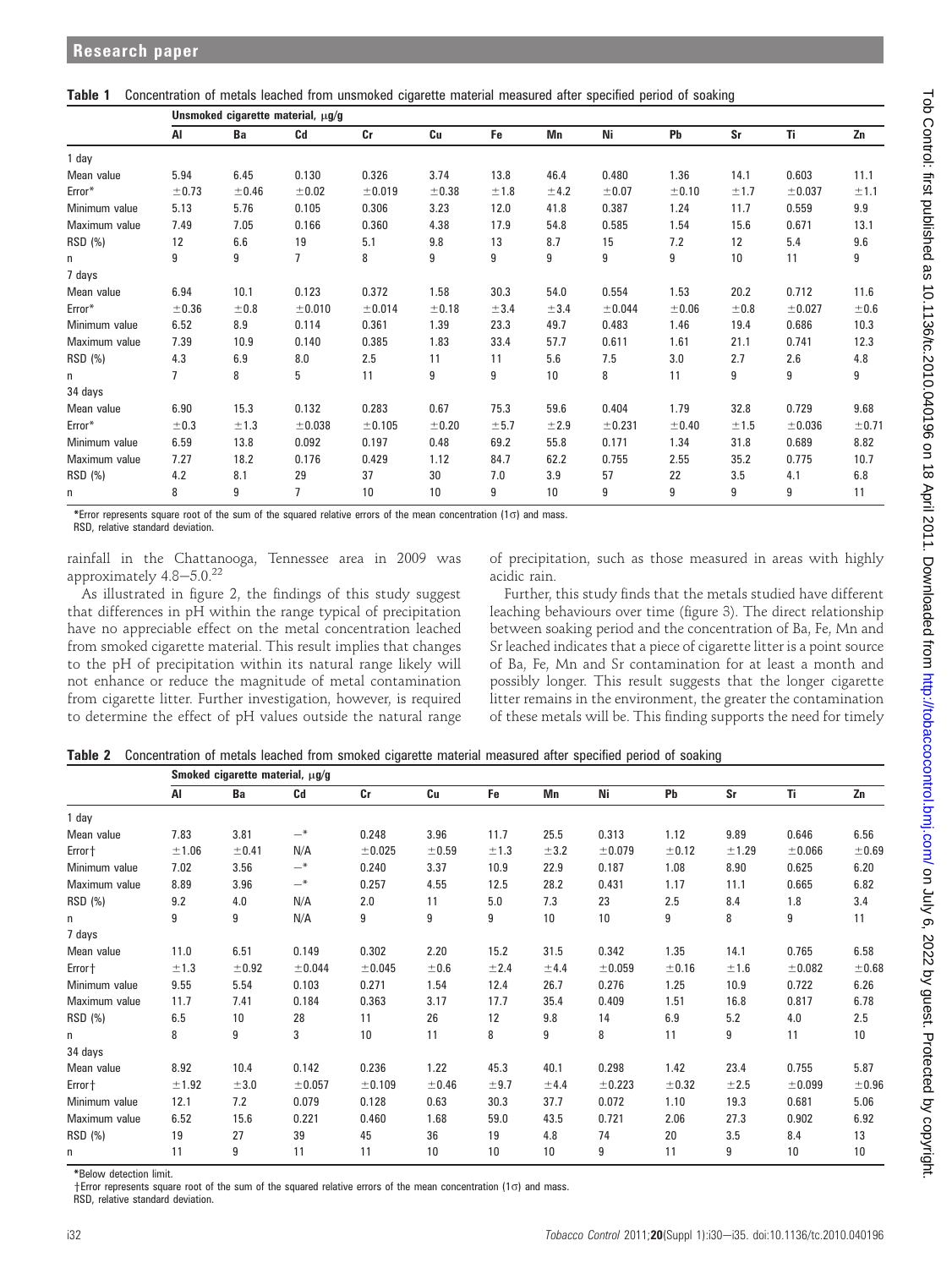Figure 2 Concentration of metals leached in aqueous solutions with varying pH after 7 days of soaking.



and continual litter cleanup to reduce the magnitude of metal contamination from improperly discarded cigarette butts. In contrast to the metals discussed above, the concentration of Ni, Pb, Ti and Zn remained relatively unchanged over the 34-day study period. One explanation for this observation is that all leachable metal is released from the cigarette butts after a single day of soaking. For local organisms sensitive to Ni, Pb, Ti and Zn, a rapid release of these metals may have implications for acute biological effects. Because leaching occurred in a closed system, however, these seemingly static concentrations throughout the study period may be due to dynamic equilibrium between the cigarette butt samples and aqueous soaking solution; if so, greater amounts of Ni, Pb, Ti and Zn may be leached by the continual removal of saturated aliquots of leachate and replacement with fresh water at a rate that exceeds that of equilibrium.

With respect to the metal concentrations previously measured in whole unsmoked American cigarettes, $^{16\,\, 23}$  more than half of Pb and Sr, one-quarter of Cu, and one-fifth of Ba, Mn and Zn



**Figure 3** Variable relationships observed between metal concentration leached from smoked cigarette material and soaking time in aqueous solution. A. Increase in metal concentration leached over time. Observed for Ba (shown), Fe, Mn and Sr. B. No significant change in metal concentration leached over time. Observed for Ni, Pb, Ti and Zn (shown). C. Decrease in metal concentration measured over time. Observed for Al, Cd, Cr and Cu (shown).

originally contained in cigarettes may potentially be leached into the environment (table 3). When placed in context of the estimated amount of cigarette butts littered annually (4.95  $\text{trillion)}$ ,<sup>1</sup> the results of this study indicate that between  $0.120 \pm 0.048$  kg (Cd) and  $38.1 \pm 8.2$  kg (Fe) may enter the environment each year from cigarette litter alone.

Moriwaki et  $al$ <sup>6</sup> is thus far the only study known that has also investigated metals leached from cigarette butts. Moriwaki et al.<sup>6</sup> studied four metals in common with this paper: Cd  $(0.24\pm0.60 \text{ µg/g})$ , Cr  $(1.8\pm0.34 \text{ µg/g})$ , Cu  $(21\pm0.91 \text{ µg/g})$  and Pb  $(7.2\pm0.70 \text{ }\mu\text{g/g})$ . These values are approximately 2-7 times greater than those measured in this study, which is likely due the difference in leaching methods employed. In this study, the metals were allowed to passively diffuse from the cigarette litter. Moriwaki et al.<sup>6</sup> however, generated leachates by shaking suspensions of cigarette litter in 1 N HCl solutions for 2 h. The shaking action is likely responsible for the leaching of greater concentrations of metal from the cigarette litter.

Table 3 Percentage of metal leached from cigarette butts with respect to concentration in whole American cigarettes and annual amount of metal leached from cigarette butts littered worldwide

| metal leached nom cigalette butts intered wondwide |                                                       |                    |                                              |  |  |  |  |  |
|----------------------------------------------------|-------------------------------------------------------|--------------------|----------------------------------------------|--|--|--|--|--|
| <b>Metal</b>                                       | <b>Concentration in</b><br>whole cigarette, $\mu$ g/g | Percentage leached | <b>Amount leached</b><br>worldwide,* kg/year |  |  |  |  |  |
| Al                                                 | $950 \pm 354^{16}$                                    | $1.2 \pm 0.5$      | $9.26 \pm 1.99$                              |  |  |  |  |  |
| Ba                                                 | $48.7 \pm 11.2^{16}$                                  | $21 \pm 8$         | $8.76 \pm 2.52$                              |  |  |  |  |  |
| Cd                                                 | $0.99 \pm 0.49^{23}$                                  | $14 \pm 9$         | $0.120 \pm 0.048$                            |  |  |  |  |  |
| Сr                                                 | $1.78 \pm 2.37^{16}$                                  | $17 + 23$          | $0.254 \pm 0.117$                            |  |  |  |  |  |
| Cu                                                 | $11 \pm 0.5^{23}$                                     | $36 \pm 6$         | $3.33 \pm 1.25$                              |  |  |  |  |  |
| Fe                                                 | $394 \pm 13^{23}$                                     | $11 \pm 3$         | $38.1 \pm 8.2$                               |  |  |  |  |  |
| Mn                                                 | $178 \pm 8^{23}$                                      | $23 + 3$           | $33.8 \pm 3.7$                               |  |  |  |  |  |
| Ni                                                 | $2.75 \pm 0.31^{23}$                                  | $12 + 3$           | $0.288 \pm 0.215$                            |  |  |  |  |  |
| Pb                                                 | $2.39 \pm 0.32^{23}$                                  | $59 + 15$          | $1.20 \pm 0.27$                              |  |  |  |  |  |
| Sr                                                 | $39.6 \pm 14.0^{16}$                                  | $59 + 22$          | $19.7 \pm 2.1$                               |  |  |  |  |  |
| Ti                                                 | $106 \pm 61^{16}$                                     | $0.7 \pm 0.4$      | $0.644 \pm 0.084$                            |  |  |  |  |  |
| Zn                                                 | $35.3 \pm 0.7^{23}$                                   | $19 \pm 2$         | $5.54 \pm 0.91$                              |  |  |  |  |  |
|                                                    |                                                       |                    |                                              |  |  |  |  |  |

\*Calculated using highest mean metal concentration leached and estimated amount of cigarette butts littered annually.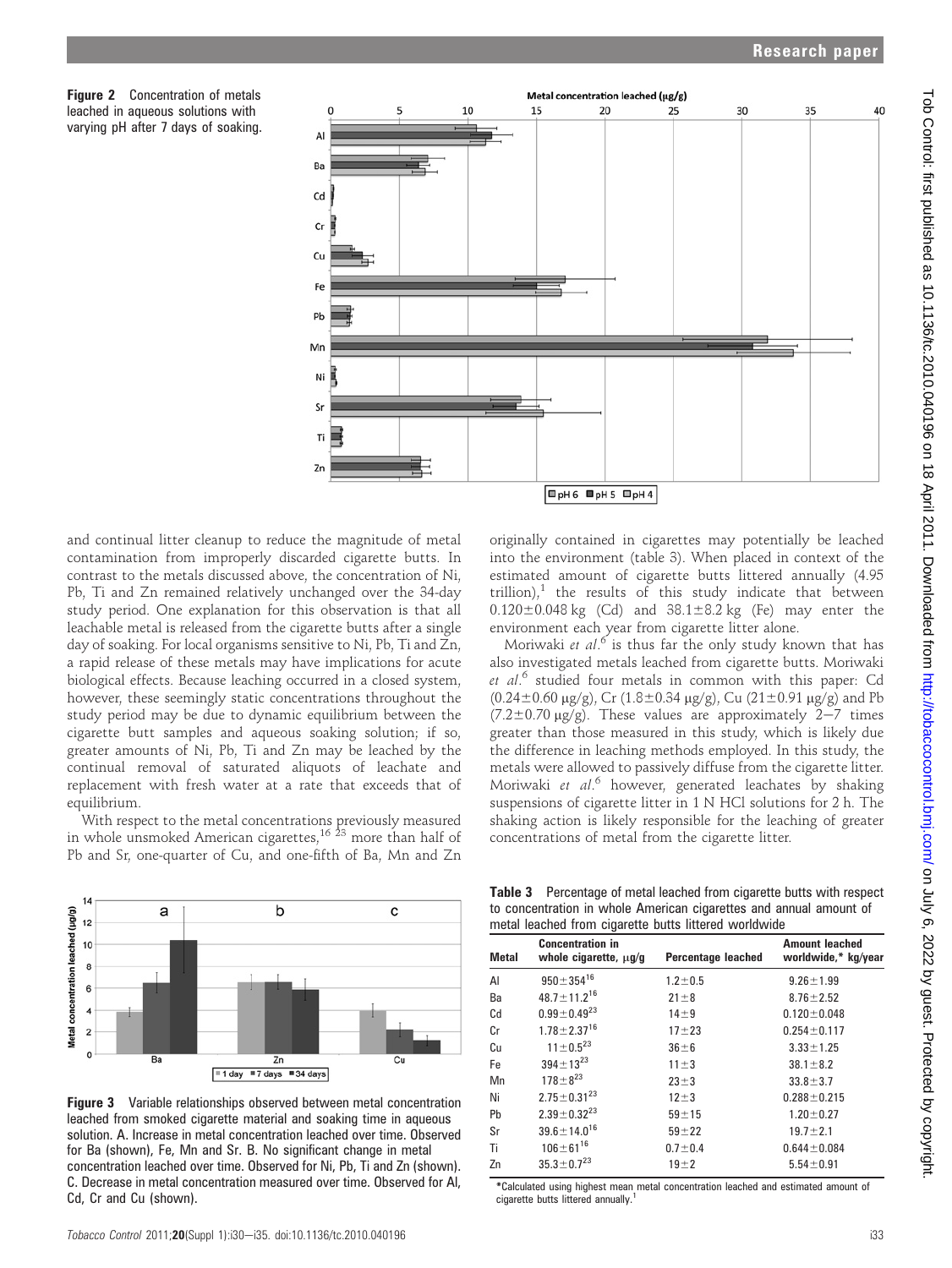## What this paper adds

- $\blacktriangleright$  The constituents leached from cigarette butts have been identified and quantified by only a few studies. This paper investigates the amount and behaviour of selected trace metals leached from cigarette butts in aqueous solution over a range of soaking periods and pH.
- ▶ All metals were detected in the leachates after 7 days of soaking. The results indicate that some metals may be rapidly released into the environment whereas others are leached more gradually from littered cigarette butts.
- $\blacktriangleright$  This study also finds that the amount of metal leached from cigarette butts does not significantly vary with pH within the range typical of rainfall.

Leachates of unsmoked cigarettes were investigated in this study to provide background concentrations of the metals of interest and to identify possible instances of contamination. In general, the metal concentrations of the leachates prepared from unsmoked cigarettes were greater than those measured in the leachates prepared from smoked cigarette butts. This result is likely due to the loss of metals in smoke or ash during cigarette combustion, as cigarette smoke and ash are known to contain metals. $24-26$  This trend was observed for all metals except Al, Cu and Ti. These exceptions to the trend introduce the possibility of metal contamination prior to sample collection.

Sand and cigarette ash in the butt receptacles were investigated as potential sources of contamination, since they may have adhered to the cigarette wrapping prior to sampling. X-ray diffraction analyses, however, indicate that these materials do not contain minerals bearing the metals studied. Non-crystalline compounds were also detected in the cigarette ash, but their composition could not be identified. Therefore, the adherence of additional ash to the cigarette wrapping cannot be ruled out as a potential contamination source. Sunscreen or lip balm transferred to the cigarette wrapping during smoking is another possible contamination source, as these products have been found to contain many of the studied metals, including Al, Cu and Ti.27 <sup>28</sup> Contamination from these sources, however, is not necessarily problematic since cigarette ash, sunscreen and lip balm are often on littered cigarette butts. Another explanation for the higher concentrations of Al, Cu and Ti in the leachates of smoked cigarette material is that these metals are in a more mobile phase in the cigarette filter than in the tobacco. Greater mobility would likely yield greater concentrations leached. Further investigation, however, is required to determine the mobility of metals in filters versus tobacco.

The finding that greater concentrations of metals were in general leached from unsmoked cigarettes than smoked cigarette materials implies that cigarette litter with more remnant tobacco likely causes greater contamination than butts with little or no remnant tobacco. This result calls into question a practice of some environmentally conscious smokers, who scatter remnant tobacco into the environment but keep the filter until it can be deposited into a waste container.

#### **Conclusions**

The results of this research suggest that littered cigarette butts are point sources for prolonged metal contamination. Furthermore, the apparent rapid release of multiple metals from littered

cigarette butts increases the potential for acute harm to local organisms. Given the varying responses of organisms to metal contamination, knowledge of the leaching behaviour of metals from cigarette butts is necessary to assess the effect littered cigarette butts have on local biota and the environment in general. With a better understanding of the toxicity of cigarette butts $3-5$  and how contaminants are leached from them (see Micevka et al.<sup>3</sup> Moriwaki et al.<sup>6</sup> and this paper), the environmental hazards posed by littered cigarette butts may no longer be a subject of debate.

Acknowledgements We would like to thank Dr Robert Mebane and Dr Steven Symes of UTC for their guidance and valuable suggestions.

**Funding** This research was funded by the University of Tennessee Chattanooga Department of Chemistry and the University of Chattanooga (UC) Foundation.

#### Competing interests None.

**Contributors** Both authors made contributions to this paper to justify authorship.

**Provenance and peer review** Not commissioned; externally peer reviewed.

#### **REFERENCES**

- Cigarette Butt Advisory Group. How many filtered cigarettes are deposited into the environment each year? California, 2009. http://cigwaste.org (accessed 4 Oct 2009).
- Ocean Conservancy. International Coastal Cleanup: 2010 Annual Report. Washington, DC, 2010. http://act.oceanconservancy.org/images/2010ICCReport Release\_pressPhotos/2010\_ICC\_Report.pdf (accessed 24 Feb 2011).
- 3. **Micevka T,** Warne M, Pablo F, et al. Variation in, and causes of, toxicity of cigarette butts to a cladoceran and microtox. Arch Environ Contam Toxicol  $2006:50:205 - 12$
- 4. Register KM. Cigarette butts as litter-toxic as well as ugly. Bull Am Littoral Soc 2000;25.
- Slaughter E, Gersberg RM, Watanabe K, et al. Toxicity of cigarette butts, and their chemical components, to the marine and freshwater fish. Tob Control 2011;20(Supp 1):i23-i27.
- 6. Moriwaki H, Kitajima S, Katahira K. Waste on the roadside, 'poi-sute' waste: its distribution and elution potential of pollutants into environment. Waste Manag 2009;29:1192-7.
- Tso TC. Production, Physiology, and Biochemistry of Tobacco Plants. Beltsville, MD: IDEALS, 1990. http://www.longwood.edu/cleanva/ciglitterarticle.htm (accessed 24 Feb 2011).
- 8. Frank R, Braun HE, Suda P, et al. Pesticide residues and metal contents in flue-cured tobacco and tobacco soils of southern Ontario, Canada 1980-1985. Tobacco Science 1987;21:40-5.
- 9. **Baker RR,** Pereira da Silva JR, Smith G. The effect of tobacco ingredients on smoke chemistry, part I: flavourings and additives. Food Chem Toxicol 2004:42S:S3-7.
- 10. **Baker RR,** Pereira da Silva JR, Smith G. The effect of tobacco ingredients on smoke chemistry, part II: casing ingredients. Food Chem Toxicol 2004;42S:S39-52.
- 11. **Owens WF.** Effect on cigarette paper on smoke yield and composition. Recent Advances in Tobacco Science 1978:4:3-24.
- 12. **Iskander FY.** Determination of trace elements in cigarette filter before and after smoking. J Radioanal Nucl Chem 1985;91:191-6.
- 13. **Iskander FY,** Klein DE, Bauer TL. Determination of trace and minor elements in cigarette paper by neutron activation analysis. TAPPI Journal  $1986;69:134-5$ .
- 14. **Kabata-Pendias A,** Pendias H. Trace Elements in Soils and Plants. 3rd edn. Boca Raton, FL: CRC Press, 2001.
- 15. Mason CF. Biology of Freshwater Pollution. 2nd edn. Essex, UK: Longman Group, 1991.
- 16. **Iskander FY,** Bauer TL, Klein DE. Determination of 28 elements in American
- cigarette tobacco by neutron-activation analysis. Analyst 1986;3:107-9. 17. **Iskander FY.** Multi-element determination in a Chinese cigarette brand. JRadioanal Nucl Chem 1992;159:105-10.
- 18. **Csuros M,** Csuros C. Environmental Sampling and Analysis for Metals. New York, NY: Lewis Publishers, 2002.
- 19. Kopstein A. Tobacco Use in America: Findings from the 1999 National Household Survey on Drug Abuse. (Analytic Series: A-15, DHHS Publication No. SMA 02-3622). Rockville, MD: Substance Abuse and Mental Health Services Administration Office of Applied Studies, 2001.
- 20. O'Conner RJ, Li Q, Stephens WE, et al. Cigarettes sold in China: design, emissions and metals. Tob Control 2010;19:i47-53.
- 21. Kemp DD. The Environment Dictionary. New York, NY: Routledge, 1998.
- National Atmospheric Deposition Program. Hydrogen Ion Concentration as pH from Measurements Made at the Central Analytical Laboratory, 2009. http://nadp. sws.uiuc.edu/maps/Default.aspx (accessed 22 Dec 2010).
- 23. Bell P, Mulchi CL. Heavy metal concentrations in cigarette blends. Tob Sci  $1990:34:32-4.$